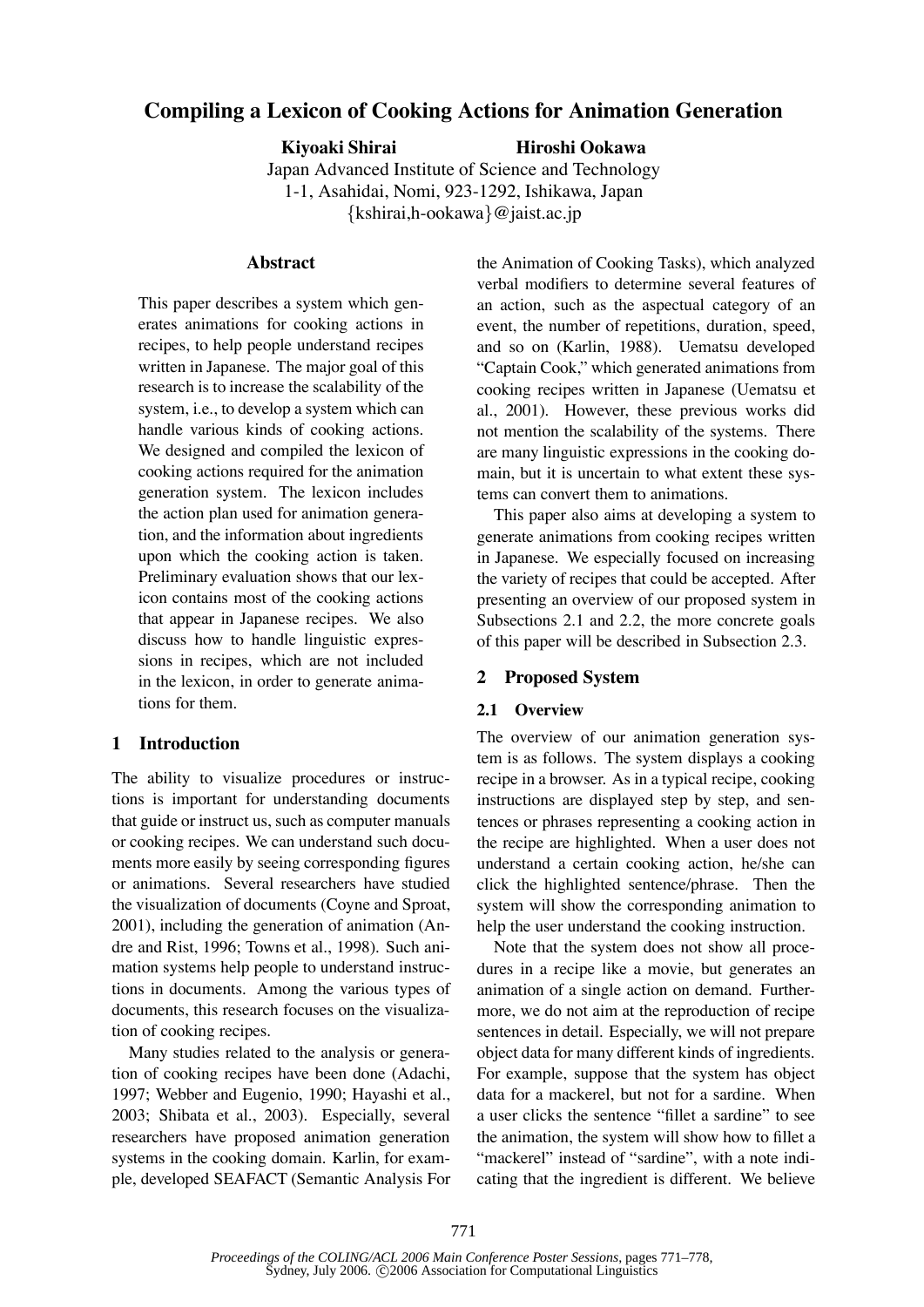

Figure 1: System Architecture

that the user will be more interested in "how to fillet" than in the specific ingredient to be filleted. In other words, the animation of the action will be equally helpful as long as the ingredients are similar. Thus we will not make a great effort to prepare animations for many kinds of ingredients. Instead, we will focus on producing the various kinds of cooking actions, to support users in understanding cooking instructions in recipes.

#### **2.2 System Architecture**

Figure 1 illustrates the architecture of the proposed system. First, we prepare the lexicon of cooking actions. This is the collection of cooking actions such as "fry", "chop finely", etc. The lexicon has enough knowledge to generate an animation for each cooking action. Figure 2 shows an example of an entry in the lexicon. In the figure, "*expression*" is a linguistic expression for the action; "*action plan*" is a sequence of action primitives, which are the minimum action units for animation generation. Roughly speaking, the action plan in Figure 2 represents a series of primitive actions, such as cutting and rotating an ingredient, for the basic action "chop finely". The system will generate an animation according to the action plan in the lexicon. Other features, "*ingredient examples*" and "*ingredient requirement*", will be explained later.

The process of generating an animation is as follows. First, as shown in Figure 1, the system compares an input sentence and *expression* of the entries in the lexicon of cooking actions, and finds the appropriate cooking action. This is done by the module "*Action Matcher*". Then, the system extracts an action plan from the lexicon and passes it to the "*Animation Generator*" module. Finally *An-*

*imation Generator* interprets the action plan and produces the animation.

# **2.3 Goal**

The major goals of this paper are summarized as follows:

**G1.** Construct a large-scale lexicon of cooking actions

In order to generate animations for various kinds of cooking actions, we must prepare a lexicon containing many basic actions.

**G2.** Handle a variety of linguistic expressions

Various linguistic expressions for cooking actions may occur in recipes. It is not realistic to include all possible expressions in the lexicon. Therefore, when a linguistic expression in an input sentence is not included in the lexicon, the system should calculate the similarity between it and the basic action in the lexicon, and find an equivalent or almost similar action.

**G3.** Include information about acceptable ingredients in the lexicon

Even though linguistic expressions are the same, cooking actions may be different according to the ingredient upon which the action is taken. For example, "cut into fine strips" may stand for several different cooking actions. That is, the action of "cut **cucumber** into fine strips" may be different than "cut **cabbage** into fine strips", because the shapes of cucumber and cabbage are rather different. Therefore, each entry in the lexicon should include information about what kinds of ingredients are acceptable for a certain cooking action.

As mentioned earlier, the main goal of this research is to increase the scalability of the system, i.e., to develop an animation generation system that can handle various cooking actions. We hope that this can be accomplished through goals G1 and G2.

In the rest of this paper, Section 3 describes how to define the set of actions to be compiled into the lexicon of cooking actions. This concerns goal G1. Section 4 explains two major features in the lexicon, "*action plan*" and "*ingredient requirement*". The feature *ingredient requirement* is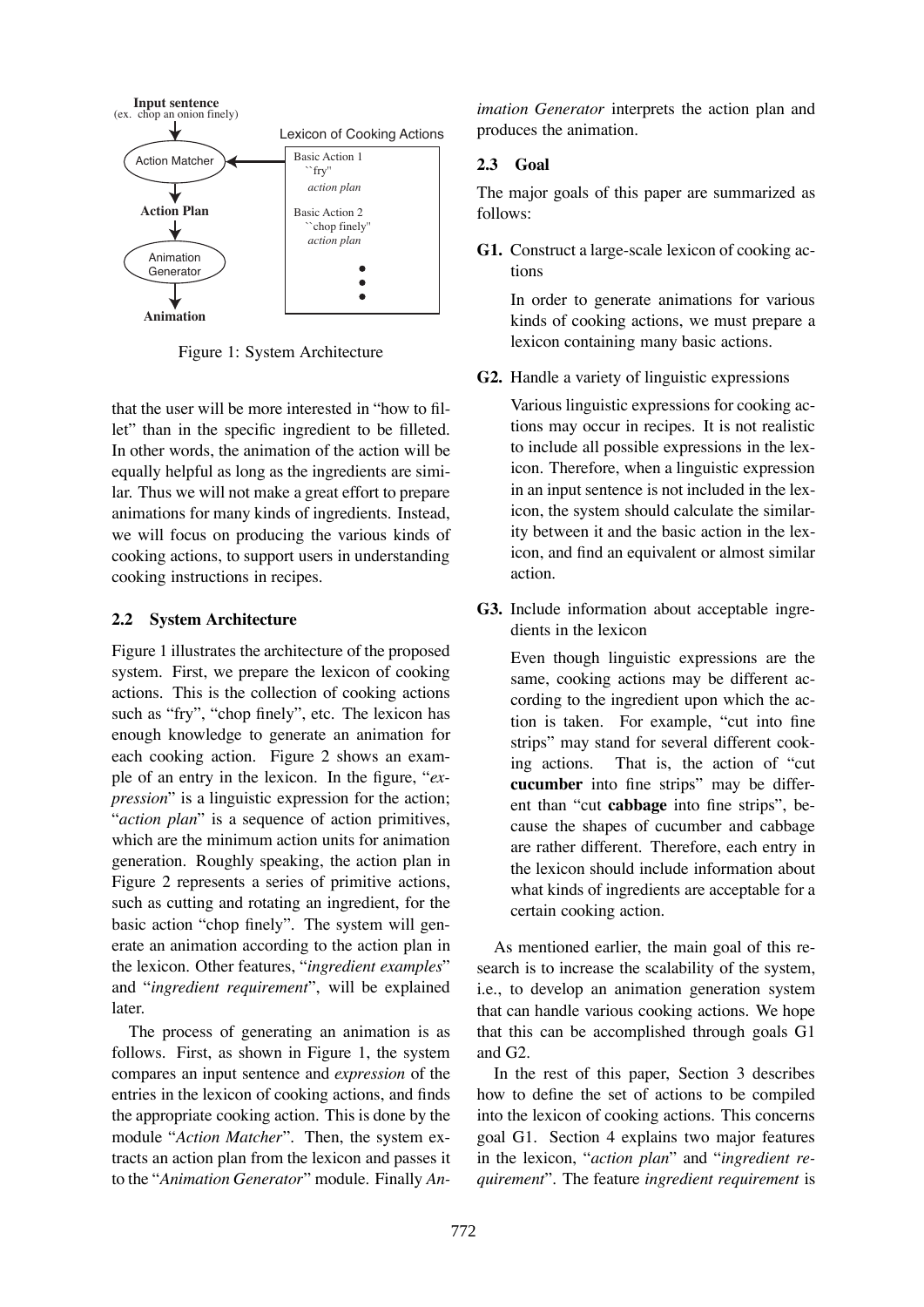| Basic Action 2         |                                        |
|------------------------|----------------------------------------|
| expression             | みじん切りにする (chop finely)                 |
| action plan            | cut(ingredient,utensil,location, 2)    |
|                        | rotate(ingredient, location, $x$ , 90) |
|                        | cut(ingredient,utensil,location,20)    |
|                        | rotate(ingredient, location, $z$ , 90) |
|                        | cut2(ingredient,utensil,location, 10)  |
|                        | cut(ingredient,utensil,location, 20)   |
| ingredient examples    | おくら (okra), しいたけ (shiitake mushroom)   |
| ingredient requirement | kind=vegetable mushroom                |

Figure 2: Example of an Entry in the Lexicon of Cooking Actions

related to goal G3. Section 5 reports a preliminary survey to construct the module *Action Matcher* in Figure 1, which is related to goal G2. Finally, Section 6 concludes the paper.

### **3 Defining the Set of Basic Actions**

In this and the following sections, we will explain how to construct the lexicon of cooking actions. The first step in constructing the lexicon is to define the set of basic actions. As mentioned earlier (goal G1 in Subsection 2.3), a large-scale lexicon is required for our system. Therefore, the set of basic actions should include various kinds of cooking actions.

#### **3.1 Procedure**

We referred to three cooking textbooks or manuals (Atsuta, 2004; Fujino, 2003; Takashiro and Kenmizaki, 2004) in Japanese to define the set of basic actions. These books explain the fundamental cooking operations with pictures, e.g., how to cut, roast, or remove skins/seeds for various kinds of ingredients. We extracted the cooking operations explained in these three textbooks, and defined them as the basic actions for the lexicon. In other words, we defined the basic actions according to the cooking textbooks. The reasons why we used the cooking manuals as the standard for the basic actions are summarized as follows:

- 1. The aim of cooking manuals used here is to comprehensively explain basic cooking operations. Therefore, we expect that we can collect an exhaustive set of basic actions in the cooking domain.
- 2. Cooking manuals are for beginners. The aim of animation generation system is to

help people, especially novices, to understand cooking actions in recipes. The lexicon of cooking actions based on the cooking textbooks includes many cooking operations that novices may not know well.

3. The definition of basic actions does not depend on the module *Animation Generator*.

One of the standards for the definition of basic actions is animations generated by the system. That is, we can define basic cooking actions so that each cooking action corresponds to an unique animation. This approach seems to be reasonable for an animation generation system; however, it depends on the module *Animation Generator* in Figure 1. Many kinds of rendering engines are now available to generate animations. Therefore, *Animation Generator* can be implemented in various ways. When changing the rendering engine used in *Animation Generator*, the lexicon of cooking actions must also be changed. So we decided that it would not be desirable to define the set of basic actions according to their corresponding animations.

In our framework, the definition of basic actions in the lexicon does not depend on *Animation Generator*. This enables us to use any kind of rendering engine to produce an animation. For example, when we use a poor engine and want to design the system so that it generates the same animation for two or more basic actions, we just describe the same *action plan* for these actions.

We manually excerpted 267 basic actions from three cooking textbooks. Although it is just a collection of basic actions, we refer it as the initial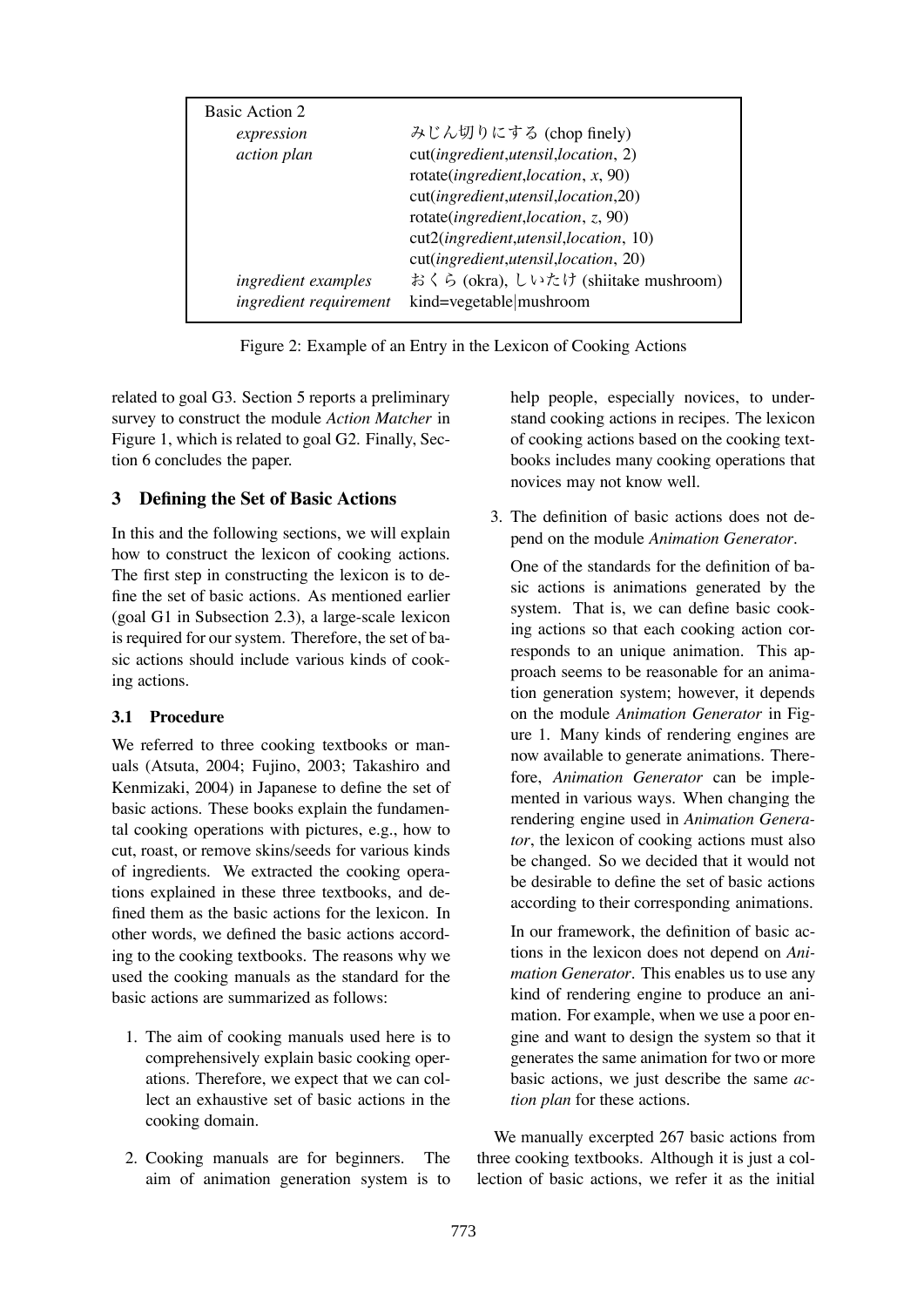| expression              | ingredient examples                      |
|-------------------------|------------------------------------------|
| 三枚におろす (fillet)         | あじ (mackerel)                            |
| 炊き込む (boil)             |                                          |
| 炊く (boil)               |                                          |
| くし形切りにする                | $\dagger \triangledown \vdash$ (tomato), |
| (cut into a comb shape) | じゃがいも (potato)                           |
| くし形切りにする                | かぼちゃ (pumpkin)                           |
| (cut into a comb shape) |                                          |
| くし形切りにする                | カブ                                       |
| (cut into a comb shape) | (turnip)                                 |

Table 1: Examples of Basic Actions

lexicon of cooking actions. Table 1 illustrates several examples of basic actions in the initial lexicon. In the cooking manuals, every cooking operation is illustrated with pictures. "*Ingredient examples*" indicates ingredients in pictures used to explain cooking actions.

#### **3.2 Preliminary Evaluation**

A preliminary experiment was conducted to evaluate the scalability of our initial lexicon of basic actions. The aim of this experiment was to check how many cooking actions appearing in real recipes are included in the initial lexicon.

First, we collected 200 recipes which are available on web pages  $<sup>1</sup>$ . We refer to this recipe corpus</sup> as  $R_a$  hereafter. Next, we analyzed the sentences in *R<sup>a</sup>* and automatically extracted verbal phrases representing cooking actions. We used JUMAN <sup>2</sup> for word segmentation and part-of-speech tagging, and KNP  $3$  for syntactic analysis. Finally, we manually checked whether each extracted verbal phrase could be matched to one of the basic actions in the initial lexicon.

Table 2 (A) shows the result of our survey. The number of basic actions was 267 (a). Among these actions, 145 (54.3%) actions occurred in  $R_a$  (a1). About half of the actions in the initial lexicon did not occur in the recipe corpus. We guessed that this was because the size of the recipe corpus was not very large.

The number of verbal phrases in *R<sup>a</sup>* was 3977 (b). We classified them into the following five cases: (b1) the verbal phrase corresponded with one of the basic actions in the initial lexicon, and

its linguistic expression was the same as one in the lexicon; (b2) the verbal phrase corresponded with a basic action, but its linguistic expression differed from one in the lexicon; (b3) no corresponding basic action was found in the initial lexicon, (b4) the extracted phrase was not a verbal phrase, caused by error in analysis, (b5) the verbal phrase did not stand for a cooking action. Note that the cases in which verbal phrases should be converted to animations were (b1), (b2) and (b3). The numbers in parentheses (...) indicate the ratio of each case to the total number of verbal phrases, while numbers in square brackets [...] indicate a ratio of each case to the total number of (b1), (b2) and (b3).

We expected that the verbal phrases in (b1) and (b2) could be handled by our animation generation system because the initial lexicon contained the corresponding basic actions. On the other hand, our system cannot generate animations for verbal phrases in (b3), which was 42.3% of the verbal phrases our system should handle. Thus the applicability of the initial lexicon was poor.

#### **3.3 Adding Basic Actions from Recipe Corpus**

We have examined what kinds of verbal phrases were in  $(b3)$ . We found that there were many general verbs, such as "加える (add)", "入れる (put in)", "熱する (heat)", "付ける (attach)", "のせ る (put on)", etc. Such general actions were not included in the initial lexicon, because we constructed it by extracting basic actions from cooking textbooks, and such general actions are not explained in these books.

In order to increase the scalability of the lexicon of cooking actions, we selected verbs satisfying the following conditions: (1) no corresponding basic action was found in the lexicon for a verb; (2) a verb occurred more than 10 times in *Ra*. In all, 31 verbs were found and added to the lexicon as new basic actions. It is undesirable to define basic actions in this way, because the lexicon may then depend on a particular recipe corpus. However, we believe that the new basic actions are very general, and can be regarded as almost independent of with the corpus from which they were extracted.

In order to evaluate the new lexicon, we prepared another 50 cooking recipes  $(R_b)$  hereafter). Then we classified the verbal phrases in  $R_b$  in the same way as in Subsection 3.2. The results are shown in Table 2 (B). Notice that the ratio

<sup>1</sup> http://www.bob-an.com/

 $^{2}$ http://www.kc.t.u-tokyo.ac.jp/

nl-resource/juman.html

 $^3$ http://www.kc.t.u-tokyo.ac.jp/

nl-resource/knp.html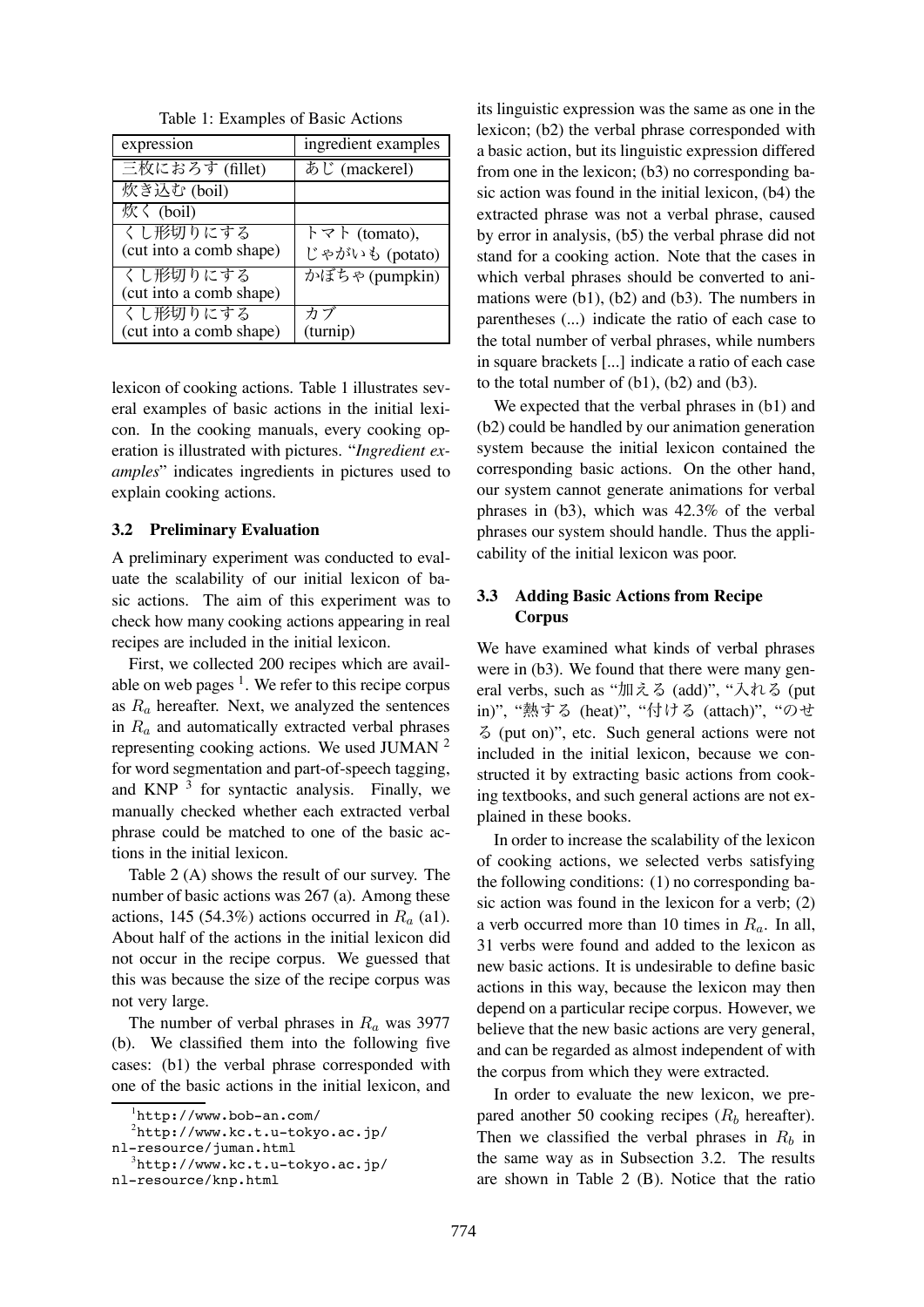(A) Survey on *R<sup>a</sup>* (a)  $\#$  of basic actions  $\left| \right|$  267 (a1) basic actions occurred in  $R_a$  | 145 (54.3%) (b)  $\#$  of verbal phrases  $\Big|$  3977 (b1) basic action(same) 974 (24.5%) [28.0%] (b2) basic action(dif.) 1031 (25.9%) [29.7%] (b3) not basic action  $1469 (36.9%) [42.3%]$  $(b4)$  analysis error 180 ( 4.5%) (b5) not cooking action  $\begin{array}{|l|}\n\hline\n323 & (8.1\%)\n\hline\n\end{array}$ 

Table 2: Result of Preliminary Evaluation

|  | (B) Survey on $R_b$ |  |  |
|--|---------------------|--|--|
|--|---------------------|--|--|

| (a)  | 298 |                     |           |
|------|-----|---------------------|-----------|
| (a1) |     | 106 (35.6%)         |           |
| (b)  | 959 |                     |           |
| (b1) |     | 521 (54.3%) [62.2%] |           |
| (b2) |     | 262 (27.3%) [31.3%] |           |
| (b3) |     | 55 (5.7%)           | $[6.6\%]$ |
| (b4) |     | 45 (4.7%)           |           |
| (b5) |     | 76 (7.9%)           |           |

of the number of verbal phrases contained in the lexicon to the total number of target verb phrases was  $94.5\%$  ((b1)62.2\% + (b2)31.3\%). This is much greater than the ratio in Table 2 (A) (57.7%). Therefore, although the size of test corpus is small, we hope that the scalability of our lexicon is large enough to generate animations for most of the verbal phrases in cooking recipes.

### **4 Compilation of the Lexicon of Basic Actions**

After defining the set of basic actions for the lexicon, the information of each basic action must be described. As shown in Figure 2, the main features in our lexicon are *expression*, *action plan*, *ingredient examples* and *ingredient requirement*. The term *expression* stands for linguistic expressions of basic actions, while *ingredient examples* stands for examples of ingredients described in the cooking manuals we referred to when defining the set of basic actions. As shown in Table 1, these two features have already been included in the initial lexicon created by the procedure in Section 3. This section describes the compilation of the rest of the features: *action plan* in Subsection 4.1 and *ingredient requirement* in Subsection 4.2.

# **4.1 Action Plan**

For each basic action in the lexicon, the action plan to generate the corresponding animation is described. *Action plan* is the sequence of action primitives as shown in Figure 2. Of the 298 basic actions in the lexicon, we have currently described action plans for only 80 actions. Most of them are actions to cut something.

We have also started to develop *Animation Generator* (see Figure 1), which is the module that interprets action plans and generates animations. We





used VRML for animation generation. Figure 3 is a snapshot of the animation for the basic action "みじん切りにする (chop finely)" generated by our system.

Our current focus has been on the design and development of the lexicon of cooking actions, rather than on animation generation. Implementation of the complete *Animation Generator* as well as a description of the action plans for all basic actions in the lexicon are important future works.

# **4.2 Ingredient Requirement**

Several basic actions have the same expression in our lexicon. For instance, in Figure 1, there are three basic actions represented by the same linguistic expression "くし形切りにする (cut into a comb shape)". These three actions stand for different cooking actions. The first one stands for the action used to cut something like a "tomato" or "potato" into a comb shape. The second stands for the following sequence of actions: first cut something in half, remove its core or seeds, and cut it into a comb shape. This action is taken on pumpkin, for instance. The third action represents the cooking action for "turnip": remove the leaves of the turnip and cut it into a comb shape. In other words, there are different ways to cut different in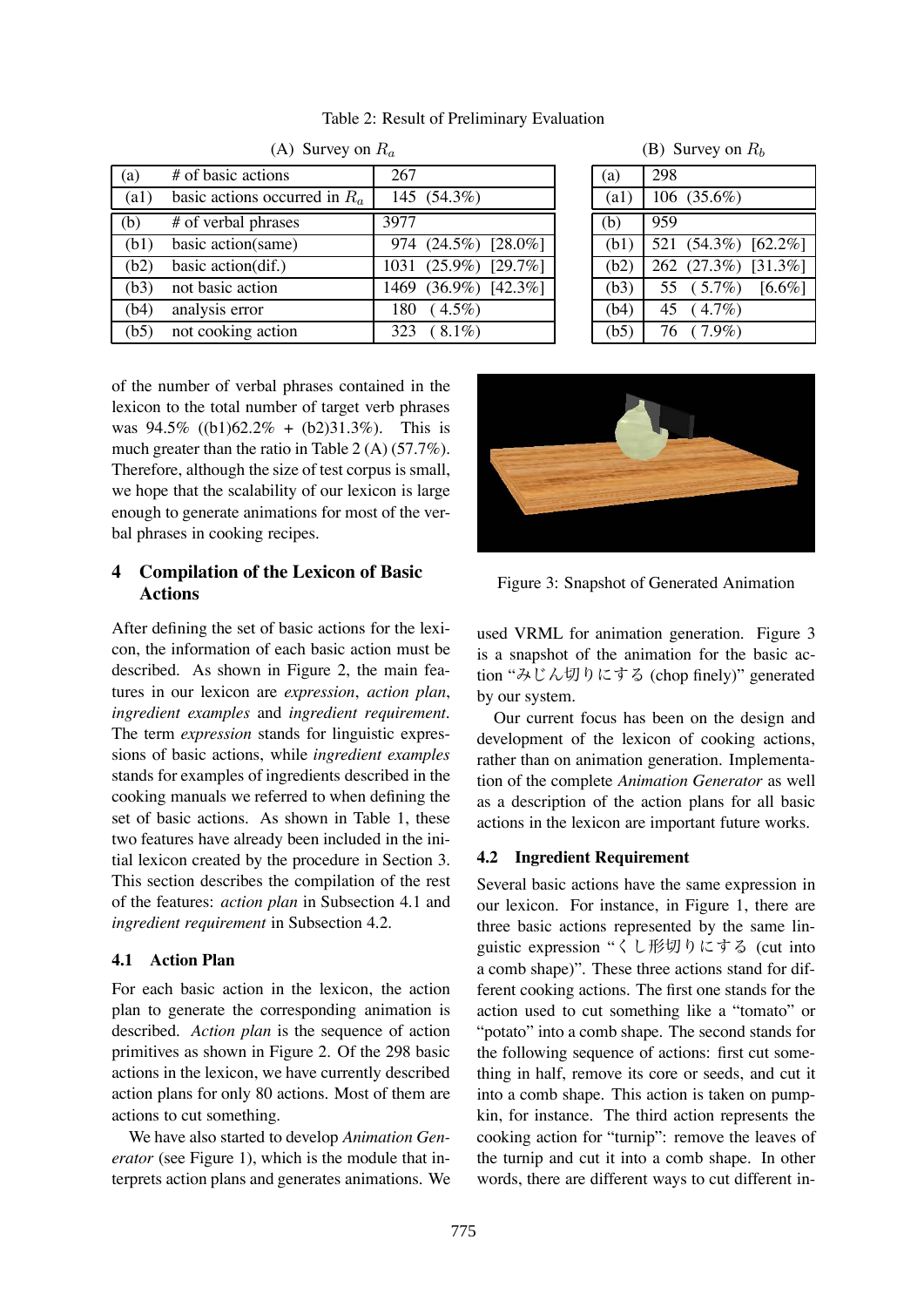gredients into a comb shape. Differences among these actions depend on what kinds of ingredients are to be cut.

As described in Section 2.2, the module *Action Matcher* accepts a sentence or phrase for which a user wants to see the animation, then finds a corresponding basic action from the lexicon. In order to find an appropriate basic action for a recipe sentence, the lexicon of cooking actions should include information about what kinds of ingredients are acceptable for each basic action. Note that the judgment as to whether an ingredient is suitable or not highly depends on its features such as kind, shape, and components (seed, peel etc.) of the ingredient. Therefore, the lexicon should include information about what features of the ingredients must be operated upon by the basic actions.

For the above reason, *ingredient requirement* was introduced in the lexicon of cooking actions. In this field, we manually describe the required features of ingredients for each basic action. Figure 4 illustrates the three basic actions of  $\langle \rangle$ 形切りにする (chop into a comb shape) in the lexicon 4. The basic action *a1*, "kind=vegetable, shape=sphere" in *ingredient requirement*, means that only a vegetable whose shape is spherical is acceptable as an ingredient for this cooking action. On the other hand, for the basic action *a2*, only a vegetable whose shape is spherical and containing seeds is acceptable. For *a3*, "instance=カブ (turnip)" means that only a turnip is suitable for this action. In our lexicon, such specific cooking actions are also included when the reference cookbooks illustrate special cooking actions for certain ingredients. In this case, a cookbook illustrates cutting a *turnip* into a comb shape in a different way than for other ingredients.

#### **4.2.1 Feature Set of Ingredient Requirement**

Here are all the attributes and possible values prepared for the *ingredient requirement* field:

*•* kind

This attribute specifies kinds of ingredients. The possible values are:

> vegetable, mushroom, fruit, meat, fish, shellfish, seafood, condiment

"Seafood" means seafood other than fish or shellfish, such as  $\forall$   $\not\exists$  (squid),  $\not\exists$   $\not\exists$  (cod roe) and so on.

*•* veg

This attribute specifies subtypes of vegetables. Possible values for this attribute are "green", "root" and "layer". "Green" stands for green vegetables such as ほうれ ん草 (spinach) and 白菜 (Chinese cabbage). "Root" stands for root vegetables such as じゃがいも (potato) and ごぼう (burdock). "Layer" stands for vegetables consisting of layers of edible leaves such as レタス (lettuce) and キャベツ (cabbage).

*•* shape

This attribute specifies shapes of ingredients. The possible values are:

sphere, stick, cube, oval, plate, filiform

*•* peel, seed, core

These attributes specify various components of ingredients. Values are always 1. For example, "peel=1" stands for ingredients with peel.

*•* instance

This specifies a certain ingredient, as shown in basic action *a3* in Figure 4.

The information about ingredient requirements was added for 186 basic actions out of the 298 actions in the lexicon. No requirement was needed for the other actions, i.e., these actions accept any kind of ingredients.

#### **4.2.2 Lexicon of Ingredients**

In addition to the lexicon of cooking actions, the lexicon of ingredients is also required for our system. It includes ingredients and their features such as kind, shape and components. We believe that this is domain-specific knowledge for the cooking domain. Thesauri or other general-purpose language resources would not provide such information. Therefore, we newly compiled the lexicon of ingredients, which consists of only those ingredients appearing in the *ingredients example* in the lexicon of cooking actions. The number of ingredients included in the lexicon is 93. For each entry, features of the ingredient are described. The feature set used for this lexicon is the same as that for the *ingredient requirement* described in 4.2.1, except for the "instance" attribute.

<sup>4</sup> *action plan* is omitted in Figure 4.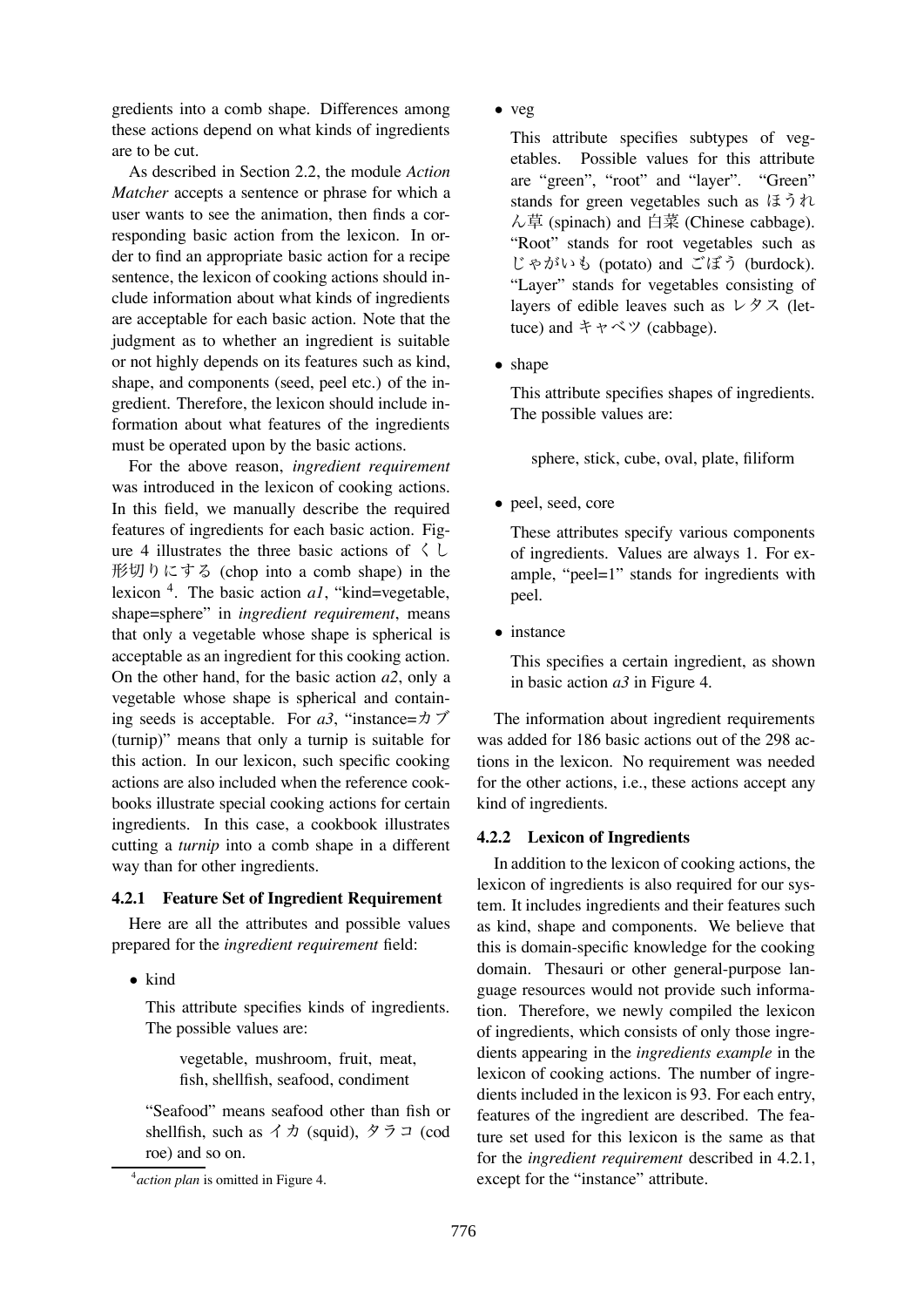| Basic Action al<br>expression<br>ingredient examples<br>ingredient requirement | くし形切りにする (cut into a comb shape)<br>トマト (tomato), じゃがいも (potato)<br>kind=vegetable, shape=sphere |
|--------------------------------------------------------------------------------|--------------------------------------------------------------------------------------------------|
| Basic Action a2<br>expression<br>ingredient examples                           | くし形切りにする (cut into a comb shape)<br>かぼちゃ (pumpkin)                                               |
| ingredient requirement                                                         | kind=vegetable, shape=sphere, seed=1                                                             |
| Basic Action a3<br>expression<br>ingredient examples<br>ingredient requirement | くし形切りにする (cut into a comb shape)<br>カブ (turnip)<br>instance= $\pi \nearrow$ (turnip)             |

Figure 4: Three Basic Actions of "くし形切りにする (cut into a comb shape)"

The current lexicon of ingredients is too small. Only 93 ingredients are included. A larger lexicon is required to handle various recipe sentences. In order to enlarge the lexicon of ingredients, we will investigate a method for the automatically acquisition of new ingredients with their features from a collection of recipe documents.

## **5 Matching between Actions in a Recipe and the Lexicon**

*Action Matcher* in Figure 1 is the module which accepts a recipe sentence and finds a basic action corresponding to it from the lexicon. One of the biggest difficulties in developing this module is that linguistic expressions in a recipe may differ from those in the lexicon. So we have to consider a flexible matching algorithm between them.

To construct *Action Matcher*, we refer to the verbal phrases classified in (b2) in Table 2. Note that the linguistic expressions of these verbal phrases are inconsistent with the expressions in the lexicon. We examined the major causes of inconsistency for these verbal phrases. In this paper, we will report the result of our analysis, and suggest some possible ways to find the equivalent action even when the linguistic expressions in a recipe and the lexicon are different. The realization of *Action Matcher* still remains as future work.

Figure 5 shows some examples of observed inconsistency in linguistic expressions. In Figure 5, the left hand side represents verbal phrases in recipes, while the right hand side represents expressions in the lexicon of cooking actions. A slash indicates word segmentation. Causes of inconsistency in linguistic expressions are classified as follows:

- Inconsistency in word segmentation
	- Word segmentation of verbal phrases in recipes, as automatically given by a morphological analyzer, is different from one of the basic actions in the lexicon, as shown in Figure 5 (a).

In order to succeed in matching, we need an operation to concatenate two or more morphemes in a phrase or to divide a morpheme into to two or more, then try to check the equivalence of both expressions.

• Inconsistency in case fillers

Verbs in a recipe and the lexicon agree, but their case fillers are different. For instance, in Figure 5 (b), the verb "ふる (sprinkle)" is the same, but the accusative case fillers "唐辛 子 (chili)" and "塩 (salt)" are different. In this case, we can regard both as representing the same action: to sprinkle a kind of condiment.

In this case, the lexicon of ingredients (see 4.2.2) would be helpful for matching. That is, if both 唐辛子 (chili) and 塩 (salt) have the same feature "kind=condiment" in the lexicon of ingredients, we can judge that the phrase "唐辛子/を/ふる (sprinkle chili)" corresponds to the basic action "塩/を/ふる (sprinkle salt)".

*•* Inconsistency in verbs

Disagreement between verbs in a recipe and the lexicon is one of the major causes of inconsistency. See Figure 5 (c), for instance.